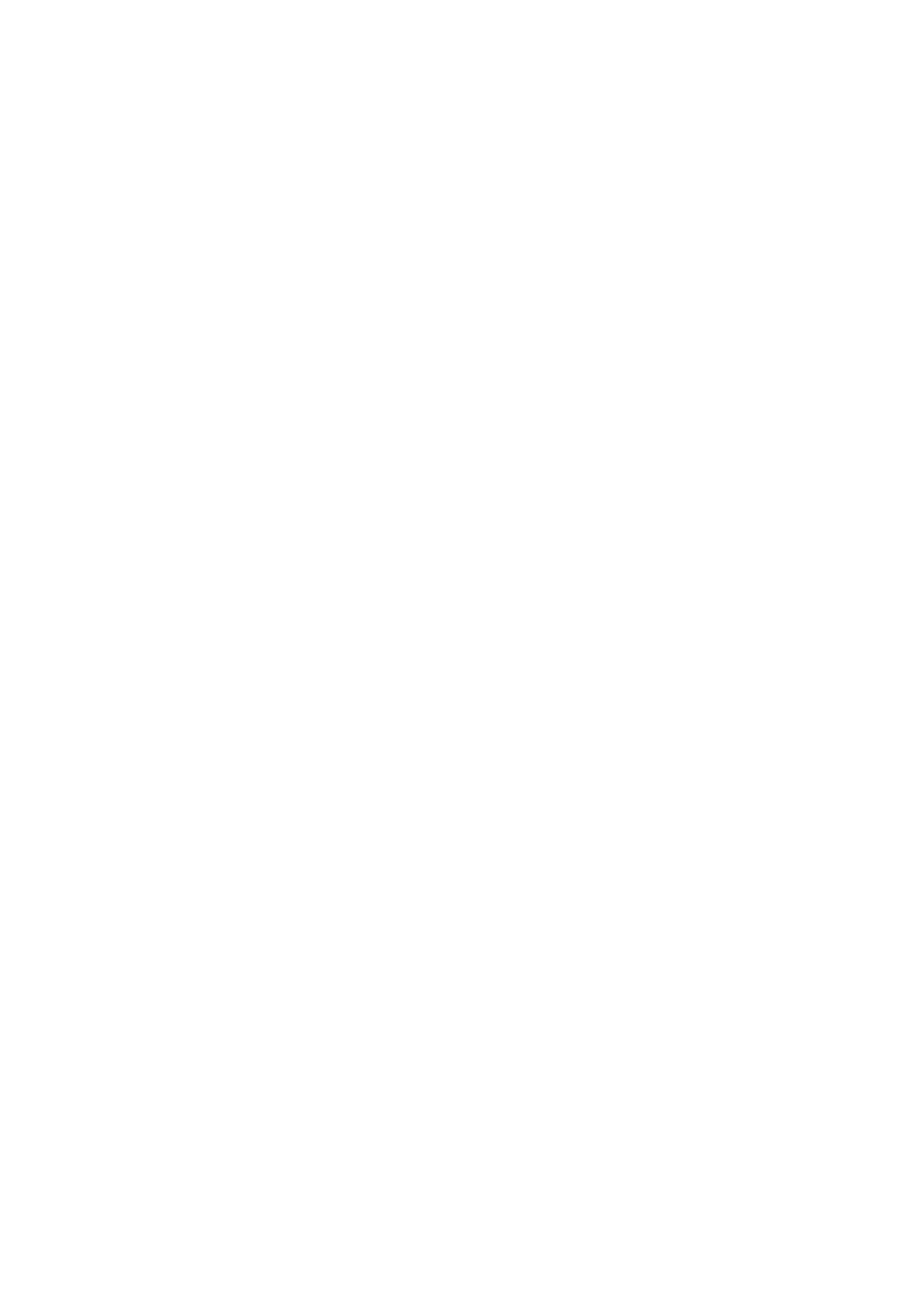# **TABLE OF CONTENTS 14 AUGUST 2014**

| <b>Business</b> |                     |                                                                                                             | Page No. |
|-----------------|---------------------|-------------------------------------------------------------------------------------------------------------|----------|
|                 |                     |                                                                                                             |          |
| 1.              |                     | <b>Meeting Conduct</b>                                                                                      | 5        |
|                 |                     | 1.1 Apologies                                                                                               | 5        |
|                 |                     | 1.2 Conflict of Interest Declarations                                                                       | 5        |
|                 |                     | 1.3 Confirmation of Minutes                                                                                 | 5        |
|                 |                     | 1.4 Public Participation                                                                                    | 5        |
|                 |                     | 1.5 Deputations                                                                                             | 6        |
|                 |                     | 1.6 Items not on the Agenda                                                                                 | 6        |
| 2.              | <b>Reports</b>      |                                                                                                             | 6        |
|                 | 2.1                 | Tawa Community-Driven Response Plan - Update from<br><b>Wellington Regional Emergency Management Office</b> | 6        |
|                 | 2.2                 | <b>Report on the Activities of Parks Sport &amp; Recreation</b>                                             | 6        |
|                 | 2.3                 | <b>Mervyn Kemp Library and Tawa Community Centre</b><br><b>Quarterly Report: April - June 2014</b>          | 7        |
|                 | 2.4                 | <b>Resource Consent Approvals and Applications for 30</b><br>May 2014 to 30 July 2014                       | 7        |
|                 | 2.5                 | <b>Tawa Community Board Forward Programme</b>                                                               | 7        |
| 3.              | <b>Oral Reports</b> |                                                                                                             | 8        |
|                 | 3.1                 | <b>Tawa Community Board Discretionary Fund - Update</b>                                                     | 8        |
|                 | 3.2                 | <b>Members' Reports</b>                                                                                     | 8        |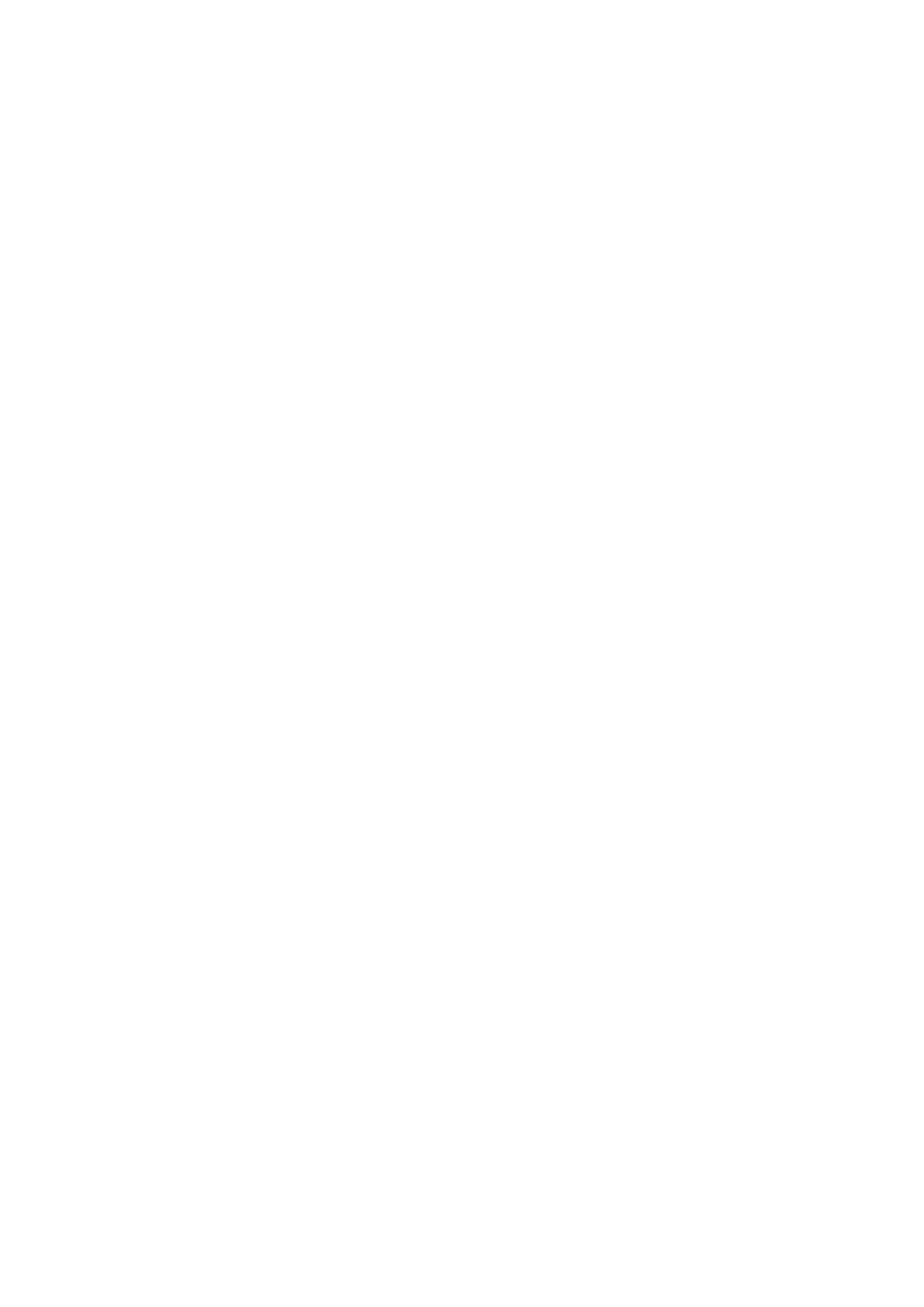## <span id="page-4-0"></span>**1 Meeting Conduct**

#### <span id="page-4-1"></span>**1. 1 Apologies**

No apologies were received.

#### <span id="page-4-2"></span>**1. 2 Conflict of Interest Declarations**

There were no conflict of interest declarations.

#### <span id="page-4-3"></span>**1. 3 Confirmation of Minutes**

#### **Motion**

#### **Moved Member Tredger, seconded Member Sutton**

#### **Resolved**

That the Tawa Community Board:

1. Approve the minutes of the Tawa Community Board meeting held on 12 June 2014 which, having been circulated, be taken as read and confirmed as an accurate record of that meeting.

**Carried**

#### **1. 4 Public Participation**

#### **Suspension of Standing Orders 192-196**

#### **Moved Chair Tredger, seconded Member Hansen**

#### **Resolved**

That the Tawa Community Board:

1. Temporarily suspend standing orders 192 -196 until the public participants have concluded their presentations to the Board.

#### **Carried**

#### Noted:

- 1. The Tawa Community Constable, Constable Mel Clancey was in attendance and provided the Board with an update on policing issues in the Tawa area, and advised that a new co-ordinator is required for the Tawa Neighbourhood Watch as the position is currently vacant.
- 2. Mr Bruce Murray of the Tawa Historical Society presented a report to the Board on the Tawa Memorial proposal. It was noted that the project is a community effort and not a Tawa Historical Society project. Mr Murray also provided the Board with a design statement and architect's drawings of the proposed memorial.

Tabled Items:

Reference A – Tawa Memorial Report to the Tawa Community Board

Reference B – Design Statement

The Chair expressed his thanks on behalf of the Tawa Community Board for the work that has been undertaken on this community project.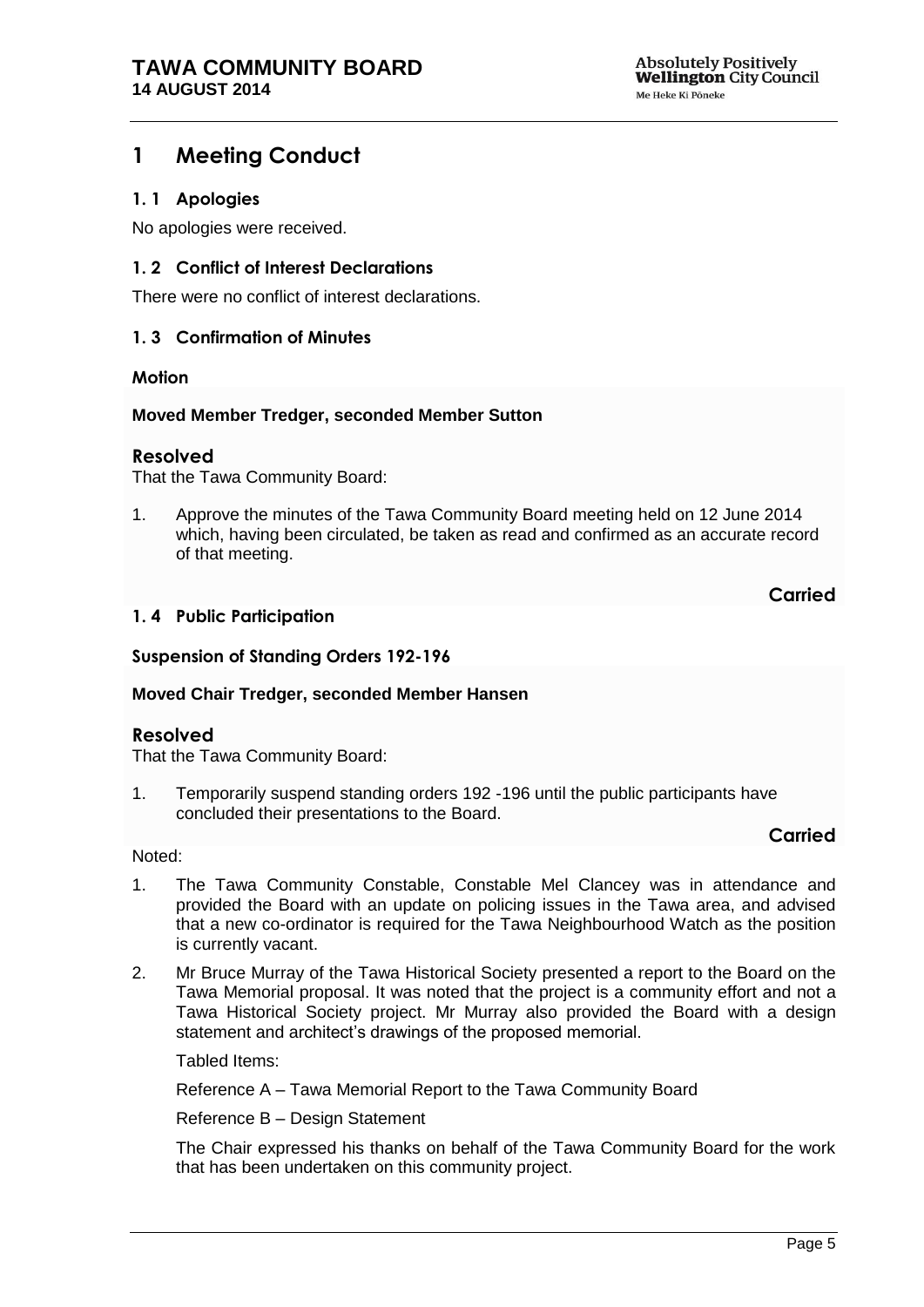#### **1. 5 Deputations**

There were no deputations to the Board.

#### **1. 6 Items not on the Agenda**

There were no items not on the agenda.

## <span id="page-5-0"></span>**2. Reports**

### <span id="page-5-1"></span>**2.1 Tawa Community-Driven Response Plan – Update from Wellington Regional Emergency Management Office**

Kerry McSaveney and Bruce Pepperell from the Wellington Regional Emergency Management Office (WREMO) presented the Board with an update on the work done to date on the Tawa Community-Driven Response Plan. The importance of community preparedness and resilience was emphasised. WREMO officers will work with the Board in a facilitation role to assist the Board to complete this plan.

#### **Moved Chair Tredger, seconded Member Hansen**

#### **Resolved**

That the Tawa Community Board:

1. Receive the information.

**Carried**

### <span id="page-5-2"></span>**2.2 Report on the Activities of Parks Sport & Recreation**

Julian Todd, Recreation Facilities Manager presented his report to the Board on the activities of Parks, Sport and Recreation in the Tawa area for the period April to June 2014, the final quarter of the 2013/2014 financial year.

The Board was updated on the incident at the Tawa Pool and the resolution of the complaint. In addition, the Board was also advised that there is a focus on growing the "Learn to Swim" numbers.

#### **Moved Chair Tredger, seconded Deputy Chair Lucas**

#### **Resolved**

That the Tawa Community Board:

1. Receive the information.

**Carried**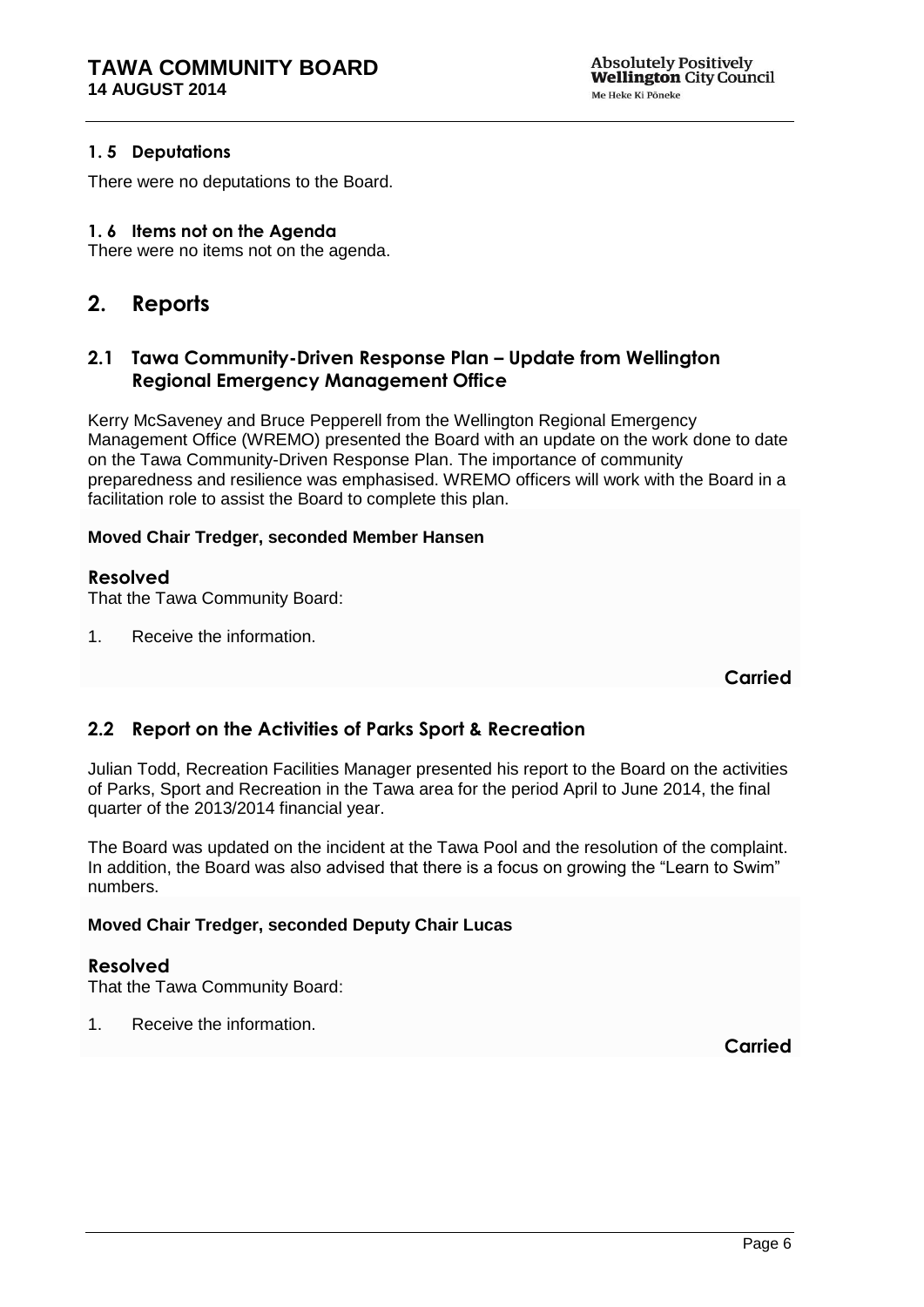### <span id="page-6-0"></span>**2.3 Mervyn Kemp Library and Tawa Community Centre Quarterly Report: April - June 2014**

Jay Robinson, Team Leader Libraries and Community Spaces presented his report to the Board on the activities of the Mervyn Kemp Library, Tawa Community Centre and Linden Social Centre for the period April to June 2014, the final quarter of the 2013/2014 financial year. The Board was advised that work on the library was expected to be completed soon and the scaffolding was expected to come down in the first week of September.

#### **Moved Chair Tredger, seconded Member Hansen**

#### **Resolved**

That the Tawa Community Board:

1. Receive the information.

**Carried**

### <span id="page-6-1"></span>**2.4 Resource Consent Approvals and Applications for 30 May 2014 to 30 July 2014**

The Board had some queries relating to the report which they requested officers to respond to.

#### **Moved Chair Tredger, seconded Member Herbert**

#### **Resolved**

That the Tawa Community Board:

1. Receive the information.

**Carried**

## <span id="page-6-2"></span>**2.5 Tawa Community Board Forward Programme**

The Board discussed the forward programme for September, including the addition of items to the forward programme for the period September through to November 2014.

#### **Moved Chair Tredger, seconded Member Herbert**

#### **Resolved**

That the Tawa Community Board:

- 1. Receive the information.
- 2. Amend the work programme for September 2014 with the following additions:
	- Spring into Tawa Event (Oral Report)
		- Report on Dog Litter in Tawa
		- Report on Draft Wellington Urban Growth Plan
		- Report on the 2015/25 Long Term Plan.
- 3. Add the following items to the work programme for either October or November 2014:
	- Update on the local government re-organisation noting the timing of this item is dependent on the Local Government Commission
	- Review of the Tawa Community Board's Standing Orders and agree that a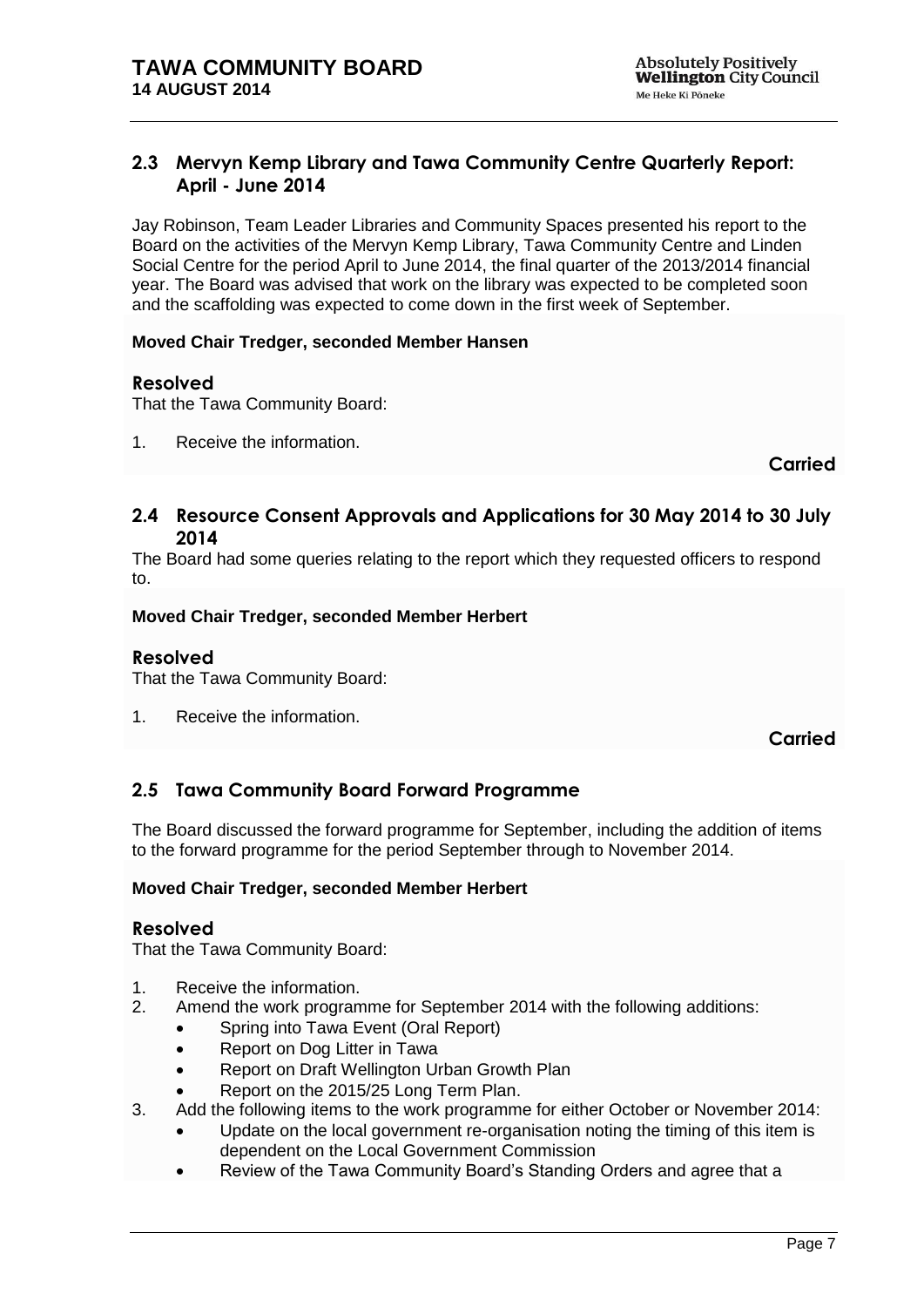subcommittee be established for this review with Cr Justin Lester, Jack Marshall and Graeme Hansen to be appointed to the subcommittee.

**Carried**

## <span id="page-7-0"></span>**3 Oral Reports**

## **3.1 Tawa Community Board Discretionary Fund - Update**

The Board had received the financials for the period July 2014 relating to the Tawa Community Board Discretionary Fund and requested if it was possible for the information to be presented to the Board in a format that was easier to read. It was also requested that members give consideration to upcoming projects that would require subsidising from this fund.

## **3.2 Members' Reports**

Councillor Malcolm Sparrow provided the Board with an update on his recent visit to the Waste Treatment Plant at Porirua. He also provided the Board with an update on the website [www.neighbourly.co.nz,](http://www.neighbourly.co.nz/) noting that the site was being well used by Tawa residents.

Richard Herbert updated the Board regarding the recent planting on Tawa Valley Pathway that he has been assisting with, including the plantings at Willowbank and Woodburn Reserve.

Jack Marshall suggested that social media be used to educate Tawa regarding the dog litter issue. He also updated the Board about the Draft Wellington Urban Growth Plan and the opportunity for the Board to have input through the consultation process.

Councillor Justin Lester updated the Board regarding the "Halo" pest eradication programme. He has also been in discussion with Linden School about funding for bicycles, helmets and the construction of a cycling track at the school.

Alistair Sutton advised that Beanstalk Kindergarten has an official closing date of 19 December 2014 and he has been working on options with Tawa College and the Ministry of Education.

Graeme Hansen updated the Board regarding roading issues in Tawa. Board members were requested not to make any comments about the pedestrian crossing in Collins Avenue, and if approached regarding this issue, to refer any approach or enquiry to him and the Chair.

Margaret Lucas advised that she has been working to address the dog litter issues in Tawa. She has also been working on the community project for the Tawa Memorial and is looking at fundraising for this. She also spoke about the upcoming "Spring into Tawa" event and requested that as the event requires advertising, whether it would be possible to use funds from the Tawa Discretionary Fund for advertising purposes.

#### **Moved Chair Tredger, seconded Member Hansen**

### **Resolved**

That the Tawa Community Board:

1. Approves expenditure from the Tawa Community Board Discretionary Fund for advertising the "Spring into Tawa" event and the purchase of equipment for such advertising to the sum of \$200.